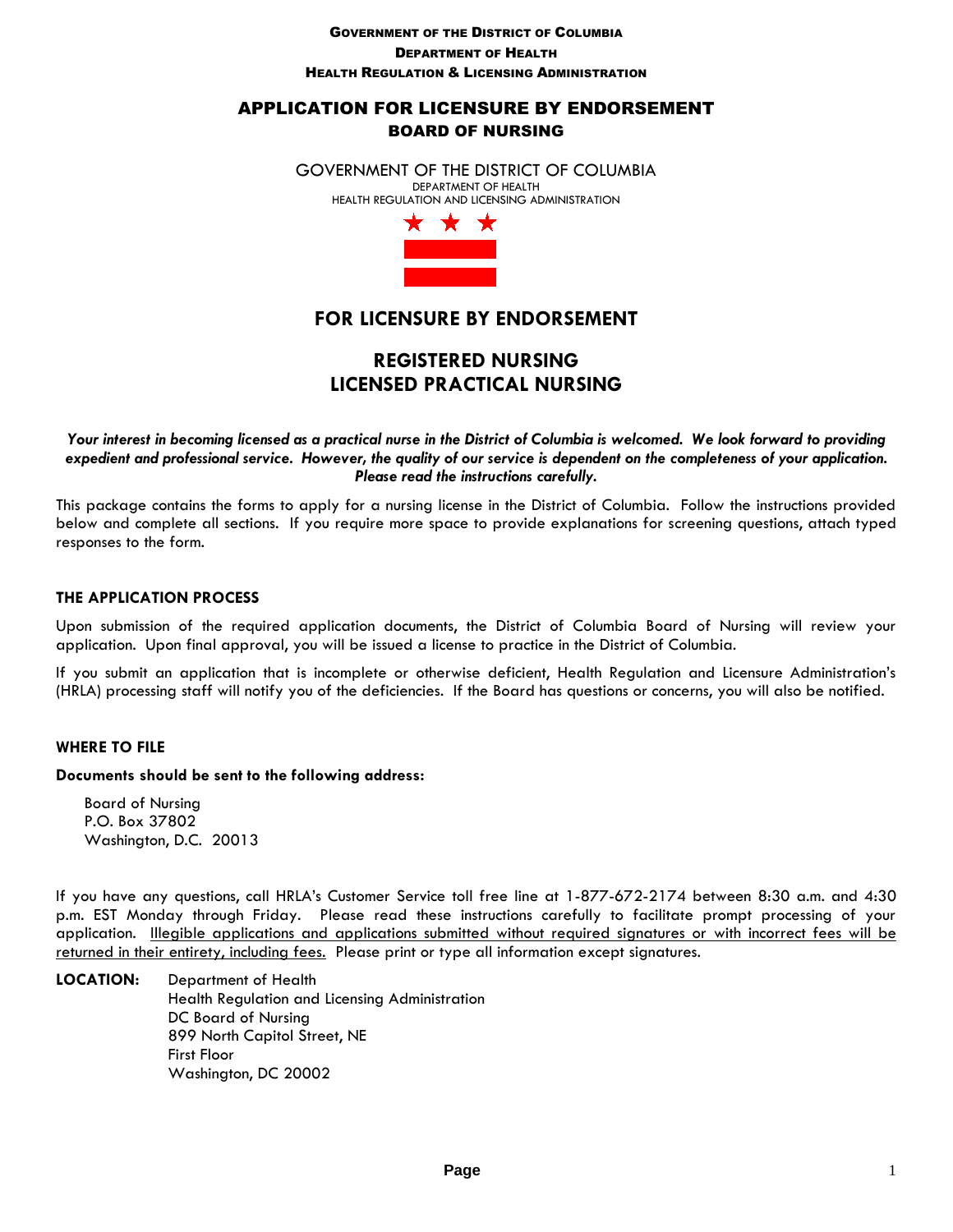## APPLICATION FOR LICENSURE BY ENDORSEMENT

#### *COMPLETING THE LICENSURE BY ENDORSEMENT APPLICATION*

**Your application along with all required supporting documents must be mailed in the same package to the Board office. Please mail in a 9X12 envelope and do not staple or fold application.** 

#### *LICENSE FEES*

Checks or money orders should be made payable to DC Treasurer and submitted with your application. You may pay the license fee by a single check or money order. It is recommended that you pay by check, so that you have ready proof of payment. Do **NOT** send cash. Please print your name on your check, if it is not pre-printed.

#### **PASSPORT PHOTO**

Two passport-type photos of the applicant's face, measuring approximately 2" x 2" with the applicant's name and Social Security Number printed on the back. Home snapshots are not acceptable.

#### **APPLICANT NAME / DEMOGRAPHIC INFORMATION**

Enter your name exactly as it should appear on the license. If your name on this application is different from the name on your supporting documentation provide a copy of a legal name change document. Acceptable documents include a marriage certificate, divorce decree, court order or spouse's death certificate.

#### **SOCIAL SECURITY NUMBER**

All Applicants must provide a Social Security Number (SSN). If you are a foreign graduate and do not have a SSN or are waiting for one to be issued, you must complete the SSN affidavit form and submit it with your application. Your license will not be renewed without a valid SSN. You can download the affidavit form by printing a copy at [www.hrla.doh.dc.gov.](http://www.hpla.doh.dc.gov/) *A Tax ID number will not be accepted in lieu of a social security number.* 

#### **HOME ADDRESS / BUSINESS ADDRESS**

Include both your home and business addresses in the sections provided. Even if you have a PO Box, a street address must also be provided.

#### **EMAIL ADDRESS**

Provide a current email address. Most of the Board's correspondence including your receipt of DC Nurse and renewal notice with be via email

### **VERIFICATION OF LICENSE**

Verification of licensure status must be received from:

Original jurisdiction of licensure

Current jurisdiction of licensure. If you have an active license in your original jurisdiction/state of licensure an additional verification is not required.

Applicants must have successfully graduated from an approved school of nursing in the United States or its territories and passed NCLEX

#### **VERIFICATION OPTIONS**

#### **NURSYS Verification**:

Complete verification on-line at [www.nursys.com.](http://www.nursys.com/) Remember to select DC as the jurisdiction to which you want your verification sent.

**Attach a copy of your NURSYS receipt to this application.**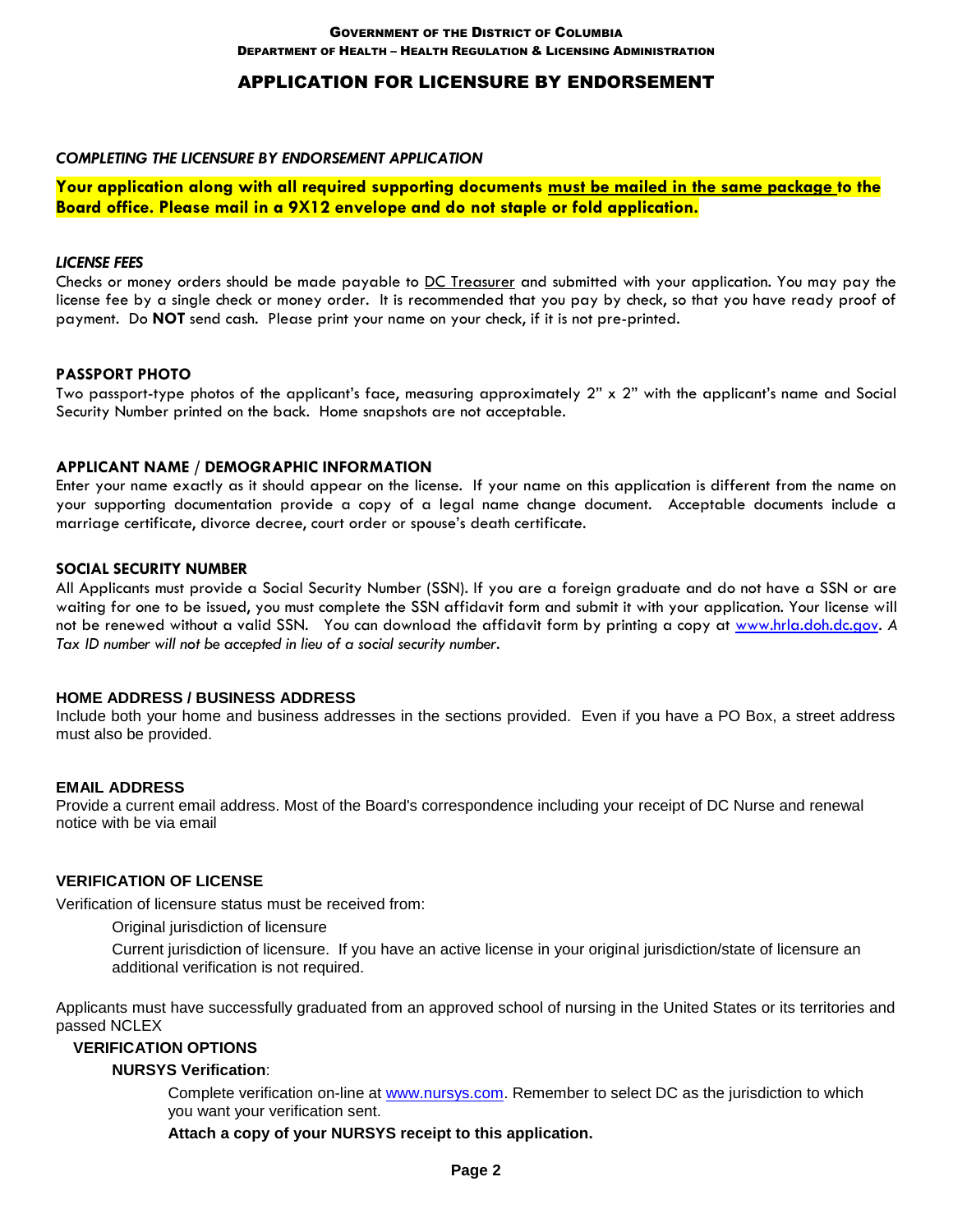DEPARTMENT OF HEALTH – HEALTH REGULATION & LICENSING ADMINISTRATION

# APPLICATION FOR LICENSURE BY ENDORSEMENT

#### **Verification by mail**:

If your original or current licensure Board does not verify licensure status on NURSYS contact them to request documentation verifying your current licensure status. **It is the applicant's responsibility to request licensure verification, if required. Submit your verification along with your application in a sealed envelope, as sent to you by the verifying Board of Nursing.** Applicants should check with their jurisdiction/state of licensure to find out the fee for submitting licensure verifications.

#### **Please note: A copy of your license may not be used to verify your licensure status**

### **CRIMINAL BACKGROUND CHECK**

**IN THE DC AREA: L1 ENROLLMENT:** Visit [http://www.L1ENROLLMENT.COM/state/?st=DC](http://www.l1enrollment.com/state/?st=DC) to schedule an appointment

#### **OUTSIDE OF THE DC AREA:**

Call L1 Enrollment at 1-877-783-4187 to pay for the processing of your fingerprints and to obtain a mailing address for submission of your fingerprint card

#### **SCREENING QUESTIONS**

*If you have been convicted of a crime, been terminated due to your clinical practice or have had actions taken against your license please provide official documentation which details the outcome or current status of the case.* 

If you answer "yes" to questions A through G, please provide a complete explanation on a separate sheet of paper. If more space is required to fully answer questions, attach additional sheets with typed responses. False or misleading statements will be cause for disciplinary action and could be cause for criminal prosecution pursuant to DC Code 22-2514.

#### *LICENSEE AFFIDAVIT*

By signing the application you are attesting under penalty of perjury that all information and attached documents are true to the best of your knowledge.

#### *SUPPORTING DOCUMENTS REQUIRED*

Submit all required supporting documents along with your application. **Keep a photocopy of all supporting documents for your records.**

# **ADDITIONAL INFORMATION**

#### **CHECKING STATUS OF APPLICATION**

You can check the status of your licensure application online. Go to [www.hrla.doh.dc.gov](http://www.hpla.doh.dc.gov/) and click on Application Status or [https://app.hrla.doh.dc.gov/mylicense/.](https://app.hpla.doh.dc.gov/mylicense/) Enter your Social Security Number and Last Name to register. Establish your User Name and Password Once you have successfully logged-in click on "View Checklist".

The status of your application is available the next day after the application has been entered online. As information is received or as action is taken the information is recorded in the database and automatically posted to the Status Check.

When you have been approved for licensure this information is no longer available at this site. You will be able to view your licensure status and obtain your license number at [http://app.hrla.doh.dc.gov/weblookup/o](http://app.hpla.doh.dc.gov/weblookup/)r [www.hrla.doh.dc.gov](http://www.hpla.doh.dc.gov/) and click on Online Professional Licensure Search.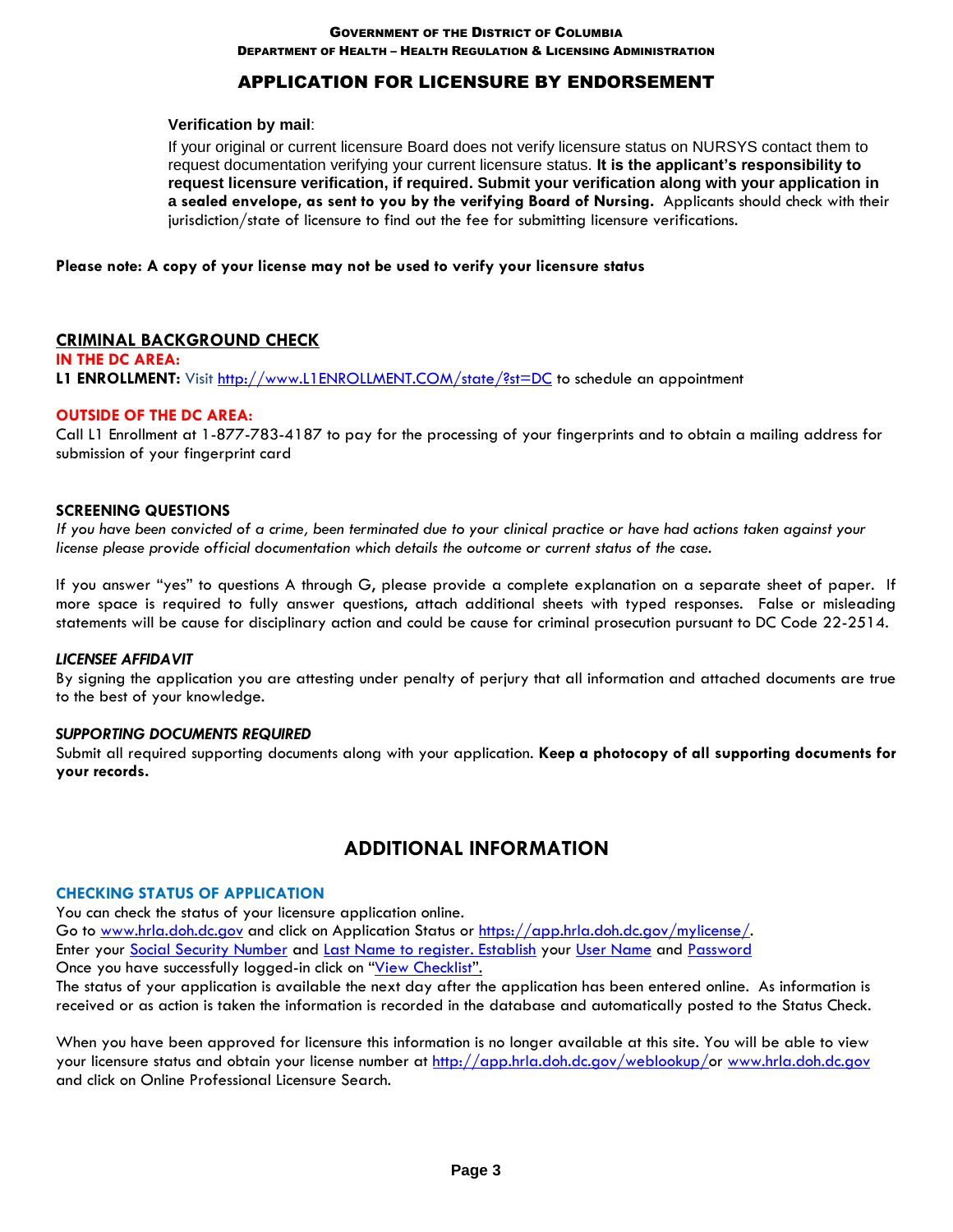# APPLICATION FOR LICENSURE BY ENDORSEMENT

#### *RETURNED CHECK POLICY*

*A charge of \$65.00 will be imposed for dishonored checks (Public Law 89-208). Any further payments will need to be paid by money order or certified check.*

### *CHANGE OF ADDRESS NOTIFICATION*

*You should know that you are required by regulation to report all changes of your business or residence address to the Board within 30 days, failure to do so is punishable by a \$100 fine for first offense and higher for subsequent offenses. HRLA will update the address change in your database record. Requests for address change should be made via fax to 202-724-8471 or letter sent to HRLA at the address in the middle of page 1. Without an updated address, you may not receive your renewal notice.*

#### **LICENSURE RENEWAL**

*DC LPN licenses expire on June 30 of odd numbered years. Your initial license will be valid for the balance of the current renewal cycle. The renewal fee will not be prorated. You will be mailed a renewal notice (to your address of record) approximately three (3) months before the expiration of your license/certification. Upon completion of the renewal application and payment of the renewal fee, your license will be renewed for a two-year period.* 

### *CONTINUING EDUCATION REQUIREMENTS FOR RENEWAL*

*LPNs: 18 Contact Hours* (1) Contact Hour Option: Provide an original verification form signed or stamped by the program sponsor.

 (2) Academic Option: Provide proof of having completed an undergraduate or graduate course, in nursing or relevant to the practice of nursing.

 (3)Teaching Option: Provide evidence of having developed or taught a continuing education course or educational offering approved by the board or a board approved accrediting body. Applicants may receive four (4) contact hours for each approved course contact hour. (This is not an option for nurses required to develop and teach in-service education courses or educational offering as a condition of employment)

 (4) Author or Editor Option: Provide evidence of authorship or editor of a book, chapter or published peer reviewed periodical, if the periodical has been published or accepted for publication during the period for which credit is claimed. (Meets continuing education requirement)

*PLEASE NOTE: All continuing education must be relevant to your current field of practice.*



# **BOARD OF NURSING FOR LICENSURE BY ENDORSEMENT LICENSED PRACTICAL NURSE**

All applicants must complete every section of this application and submit the original application and all required supporting documents. If more space is needed to fully answer questions, attach additional sheets with typed responses. False or misleading statements will be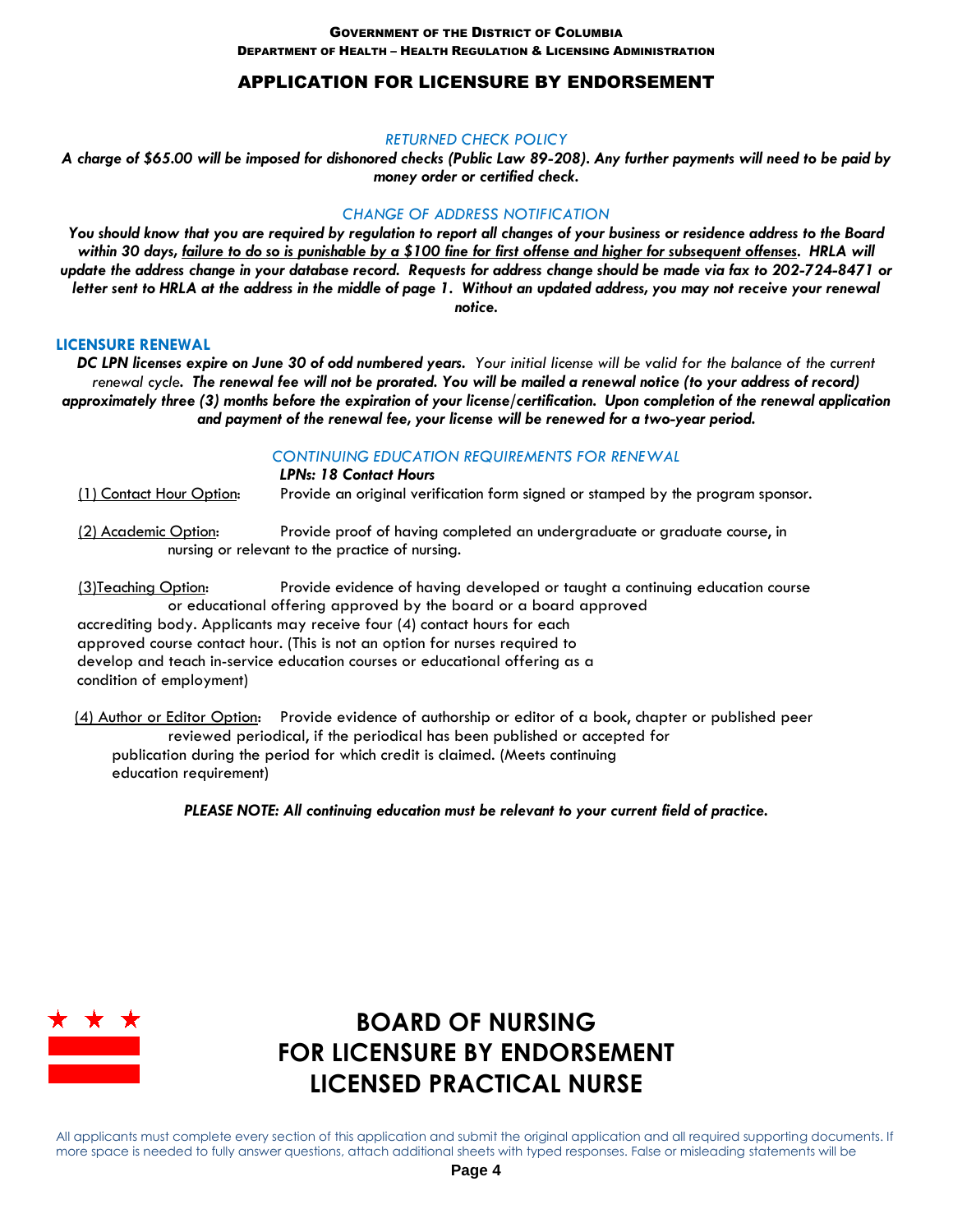DEPARTMENT OF HEALTH – HEALTH REGULATION & LICENSING ADMINISTRATION

## APPLICATION FOR LICENSURE BY ENDORSEMENT

cause for **disciplinary action and could be cause for criminal prosecution pursuant to** *DC Code 22-2514***. If you have any questions, call HRLA Customer Service at 1-877-672-2174 Monday through Friday, 8:30 AM to 4:30 PM EST. Please Note: Please refer to application instructions before completing this form.**

| <b>SECTION 1A. LICENSURE TYPE &amp; FEES</b>                                                                                                                                                                                                                                                   |                                             |                                             |                                   |                                           |  |  |  |
|------------------------------------------------------------------------------------------------------------------------------------------------------------------------------------------------------------------------------------------------------------------------------------------------|---------------------------------------------|---------------------------------------------|-----------------------------------|-------------------------------------------|--|--|--|
| <b>LPN</b><br>Please check one:                                                                                                                                                                                                                                                                |                                             |                                             | <b>LICENSURE EXPIRATION:</b>      |                                           |  |  |  |
|                                                                                                                                                                                                                                                                                                |                                             |                                             |                                   | All LPN licenses expire June 30th         |  |  |  |
| Licensure by Endorsement                                                                                                                                                                                                                                                                       |                                             | \$230.00                                    |                                   | Check or money order payable to:          |  |  |  |
|                                                                                                                                                                                                                                                                                                |                                             |                                             | <b>DC Treasurer</b>               |                                           |  |  |  |
| <b>CRIMINAL BACKGROUND CHECK:</b> For payment and to schedule                                                                                                                                                                                                                                  |                                             |                                             | <b>MAIL:</b>                      |                                           |  |  |  |
| an appointment (Call 1-877-783-4787 or www.Llenrollment.com)                                                                                                                                                                                                                                   |                                             |                                             | <b>Board of Nursing</b>           |                                           |  |  |  |
| All applicants are required to undergo a Criminal Background Check                                                                                                                                                                                                                             |                                             |                                             | P.O. Box 37802                    | Washington, D.C. 20013                    |  |  |  |
| SECTION 2A. APPLICANT INFORMATION                                                                                                                                                                                                                                                              |                                             |                                             |                                   |                                           |  |  |  |
| Note: LEGAL NAME: (Do not use any initials unless they are a part of your name)                                                                                                                                                                                                                |                                             |                                             |                                   |                                           |  |  |  |
|                                                                                                                                                                                                                                                                                                |                                             |                                             |                                   |                                           |  |  |  |
|                                                                                                                                                                                                                                                                                                |                                             |                                             |                                   | (SUFFIX: Jr., Sr. etc.)                   |  |  |  |
| <b>FIRST NAME</b>                                                                                                                                                                                                                                                                              | MI                                          | <b>LAST NAME</b>                            |                                   |                                           |  |  |  |
|                                                                                                                                                                                                                                                                                                |                                             |                                             |                                   |                                           |  |  |  |
| Date of Birth                                                                                                                                                                                                                                                                                  |                                             | <b>Social Security Number</b>               | GENDER: $\Box$ MALE $\Box$ FEMALE |                                           |  |  |  |
| *All Applicants must provide a Social Security Number. If you are a foreign graduate and do not have a SSN or are waiting for one to be issued,<br>you must complete the SSN affidavit form and submit it with your application. Your license will not be renewed without a valid SSN. You can |                                             |                                             |                                   |                                           |  |  |  |
| download the affidavit form by clicking here or printing a copy at www.HRLA.doh.dc.gov                                                                                                                                                                                                         |                                             |                                             |                                   |                                           |  |  |  |
| <b>SECTION 2B. OTHER NAMES USED: (Please print clearly)</b>                                                                                                                                                                                                                                    |                                             |                                             |                                   |                                           |  |  |  |
| Enter your legal name exactly as it should appear on the license. If your name on this application is different from the name on your<br>supporting documentation provide a copy of a legal name change document. Acceptable documents for individuals are marriage                            |                                             |                                             |                                   |                                           |  |  |  |
| certificates, divorce decrees, court orders and spouse's death certificate.                                                                                                                                                                                                                    |                                             |                                             |                                   |                                           |  |  |  |
|                                                                                                                                                                                                                                                                                                |                                             |                                             |                                   |                                           |  |  |  |
|                                                                                                                                                                                                                                                                                                |                                             |                                             |                                   |                                           |  |  |  |
| <b>FIRST NAME</b>                                                                                                                                                                                                                                                                              | MI                                          | <b>LAST NAME</b>                            | (SUFFIX: Jr., Sr. etc.)           |                                           |  |  |  |
|                                                                                                                                                                                                                                                                                                |                                             |                                             |                                   |                                           |  |  |  |
| <b>FIRST NAME</b>                                                                                                                                                                                                                                                                              | MI                                          | <b>LAST NAME</b>                            |                                   |                                           |  |  |  |
|                                                                                                                                                                                                                                                                                                |                                             |                                             | (SUFFIX: Jr., Sr. etc.)           |                                           |  |  |  |
|                                                                                                                                                                                                                                                                                                |                                             |                                             |                                   |                                           |  |  |  |
|                                                                                                                                                                                                                                                                                                | Place of Birth : State/Providence/Territory |                                             | Country if not USA                |                                           |  |  |  |
|                                                                                                                                                                                                                                                                                                |                                             |                                             |                                   |                                           |  |  |  |
| SECTION 2C: RACE & ETHNICITY DESIGNATION:                                                                                                                                                                                                                                                      |                                             |                                             |                                   | <b>LANGUAGE(S) SPOKEN:</b>                |  |  |  |
| American Indian/Alaskan Native                                                                                                                                                                                                                                                                 | $\Box$ Asian/South Asian                    | <b>Black or African American</b>            |                                   | Language(s) spoken other than<br>English: |  |  |  |
| $\Box$ Caucasian/White                                                                                                                                                                                                                                                                         | <b>Hispanic or Latino</b>                   |                                             |                                   | $\square$ French<br>$\Box$ Spanish        |  |  |  |
| $\Box$ Other $\Box$                                                                                                                                                                                                                                                                            |                                             | □ Native Hawaiian or other Pacific Islander |                                   | $\Box$ German<br>$\Box$ Arabic            |  |  |  |
|                                                                                                                                                                                                                                                                                                |                                             |                                             |                                   | □ Other ________________                  |  |  |  |
| SECTION 3A. PREFERRED MAILING ADDRESS                                                                                                                                                                                                                                                          |                                             |                                             |                                   |                                           |  |  |  |
|                                                                                                                                                                                                                                                                                                |                                             |                                             |                                   |                                           |  |  |  |
| Note: A P.O. BOX MAY NOT BE USED FOR AN ADDRESS. PLEASE PROVIDE A STREET ADDRESS.                                                                                                                                                                                                              |                                             |                                             |                                   |                                           |  |  |  |
| Indicate your preferred mailing address by placing an "X" in the appropriate box. This will be the address to which all future licensing<br>documents will be mailed.                                                                                                                          |                                             |                                             |                                   |                                           |  |  |  |
|                                                                                                                                                                                                                                                                                                | <b>HOME ADDRESS</b>                         |                                             | <b>BUSINESS ADDRESS</b>           |                                           |  |  |  |
| <b>SECTION 3B. HOME / BUSINESS ADDRESS</b>                                                                                                                                                                                                                                                     |                                             |                                             |                                   |                                           |  |  |  |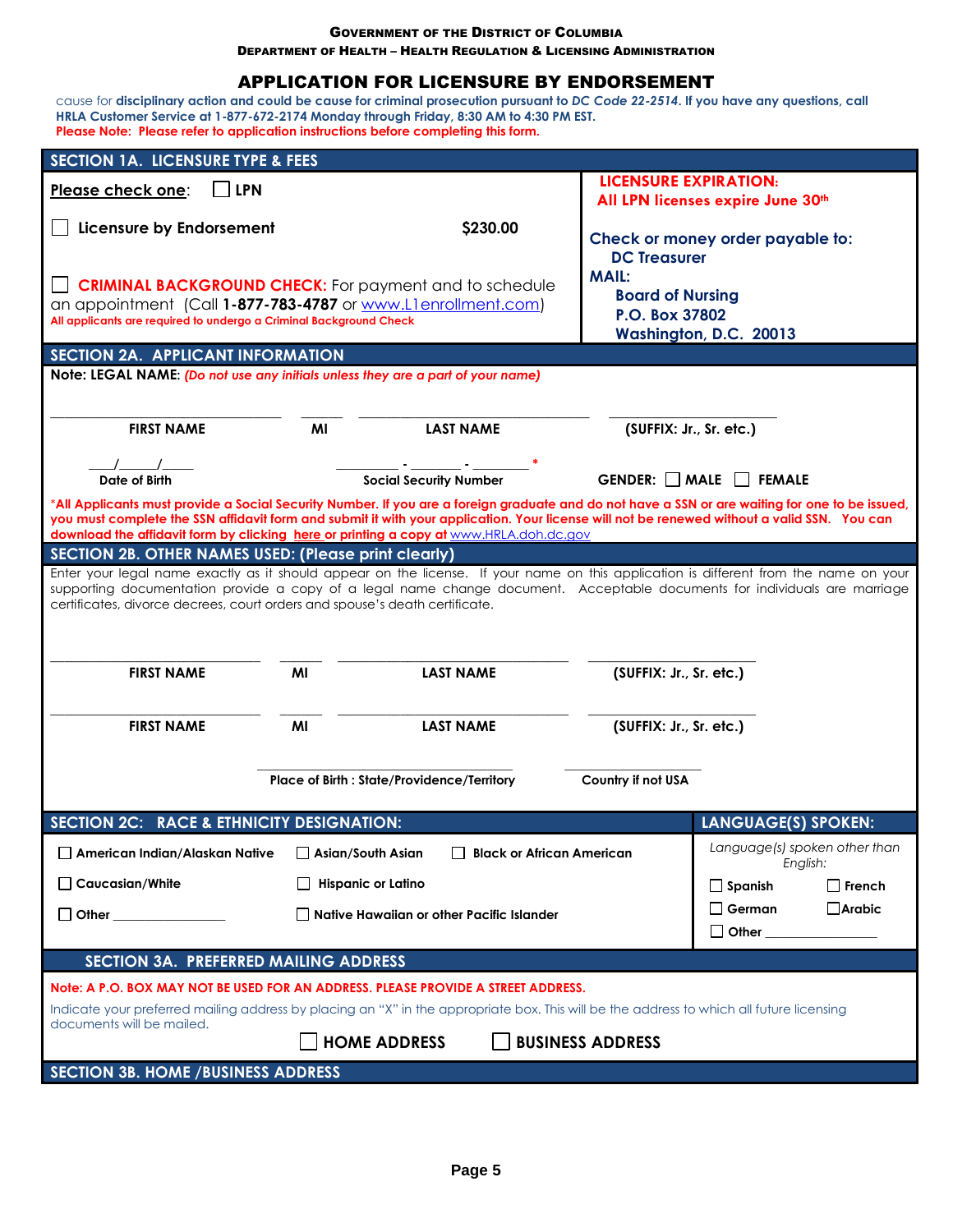DEPARTMENT OF HEALTH – HEALTH REGULATION & LICENSING ADMINISTRATION

| <b>APPLICATION FOR LICENSURE BY ENDORSEMENT</b>                                                                                                                                                                                                                            |                                                                                               |  |  |  |  |  |  |  |  |
|----------------------------------------------------------------------------------------------------------------------------------------------------------------------------------------------------------------------------------------------------------------------------|-----------------------------------------------------------------------------------------------|--|--|--|--|--|--|--|--|
| Home Address or     DC Local/Mailing Address                                                                                                                                                                                                                               |                                                                                               |  |  |  |  |  |  |  |  |
| ADDRESS:                                                                                                                                                                                                                                                                   |                                                                                               |  |  |  |  |  |  |  |  |
| (Street Number and Street Name) (City)                                                                                                                                                                                                                                     | (State/Province/Territory) (Zip Code)                                                         |  |  |  |  |  |  |  |  |
|                                                                                                                                                                                                                                                                            |                                                                                               |  |  |  |  |  |  |  |  |
| You are statutorily required to notify the DC Board of Nursing in writing of an address change within 30 days. Failure to do may result in your not<br>receiving your license, renewal notice or other official notices and can result in a disciplinary action or a fine. |                                                                                               |  |  |  |  |  |  |  |  |
|                                                                                                                                                                                                                                                                            |                                                                                               |  |  |  |  |  |  |  |  |
| <b>Business Address</b>                                                                                                                                                                                                                                                    |                                                                                               |  |  |  |  |  |  |  |  |
| ADDRESS:___________                                                                                                                                                                                                                                                        |                                                                                               |  |  |  |  |  |  |  |  |
| (Street Number and Street Name)                                                                                                                                                                                                                                            | (City) (State/Province/Territory) (Zip Code)                                                  |  |  |  |  |  |  |  |  |
|                                                                                                                                                                                                                                                                            |                                                                                               |  |  |  |  |  |  |  |  |
|                                                                                                                                                                                                                                                                            |                                                                                               |  |  |  |  |  |  |  |  |
| SECTION 3C. NURSING SCHOOLS ATTENDED                                                                                                                                                                                                                                       |                                                                                               |  |  |  |  |  |  |  |  |
| List all nursing schools that you have attended beginning with the most recent at the top.                                                                                                                                                                                 |                                                                                               |  |  |  |  |  |  |  |  |
| <b>School Name, City, State, Country</b>                                                                                                                                                                                                                                   | <b>Date of Graduation</b><br><b>Degree/Certificate</b>                                        |  |  |  |  |  |  |  |  |
|                                                                                                                                                                                                                                                                            | mm/yyy                                                                                        |  |  |  |  |  |  |  |  |
|                                                                                                                                                                                                                                                                            |                                                                                               |  |  |  |  |  |  |  |  |
|                                                                                                                                                                                                                                                                            |                                                                                               |  |  |  |  |  |  |  |  |
|                                                                                                                                                                                                                                                                            |                                                                                               |  |  |  |  |  |  |  |  |
|                                                                                                                                                                                                                                                                            |                                                                                               |  |  |  |  |  |  |  |  |
|                                                                                                                                                                                                                                                                            |                                                                                               |  |  |  |  |  |  |  |  |
| <b>SECTION 3D.</b><br>PROFESSIONAL LICENSURE IN OTHER JURISDICTIONS                                                                                                                                                                                                        |                                                                                               |  |  |  |  |  |  |  |  |
| <b>MANDATORY FIELD</b>                                                                                                                                                                                                                                                     | <b>JURISDICTION</b><br><b>LICENSE NUMBER</b><br><b>ACTIVE/</b><br><b>NOT</b><br><b>ACTIVE</b> |  |  |  |  |  |  |  |  |
| <b>Original licensure</b>                                                                                                                                                                                                                                                  |                                                                                               |  |  |  |  |  |  |  |  |
| Current license (if license in original jurisdiction is not active)                                                                                                                                                                                                        |                                                                                               |  |  |  |  |  |  |  |  |
| <b>IMPORTANT CONTACT INFORMATION</b>                                                                                                                                                                                                                                       |                                                                                               |  |  |  |  |  |  |  |  |
| <b>District of Columbia Health Regulation Licensing Administration</b><br>Location: 899 North Capitol Street, N.E., 2nd Floor - Washington, D.C. 20002<br>Mail: Board of Nursing - P.O. Box 37802 - Washington, D.C. 20013                                                 |                                                                                               |  |  |  |  |  |  |  |  |
| <b>Check Application Status: www.HRLA.doh.dc.gov</b><br>HRLA Customer Service: 1-877-672-2174/www.HRLA.doh.dc.gov                                                                                                                                                          |                                                                                               |  |  |  |  |  |  |  |  |
| Criminal Background Check (CBC) Unit Email: doh.cbcu@dc.gov<br><b>Board Email: HRLAcomments@dc.gov</b>                                                                                                                                                                     |                                                                                               |  |  |  |  |  |  |  |  |
|                                                                                                                                                                                                                                                                            |                                                                                               |  |  |  |  |  |  |  |  |

02/2015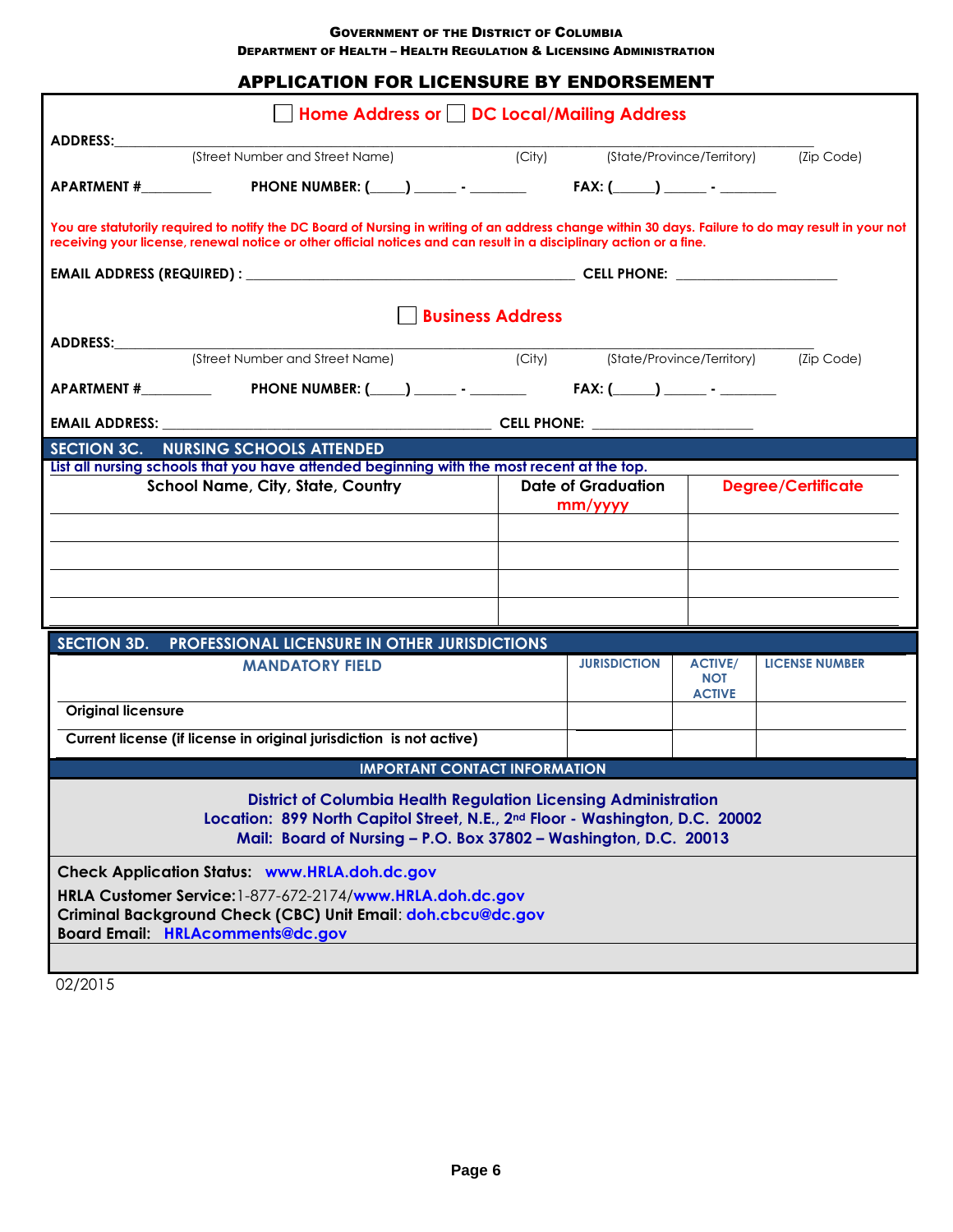DEPARTMENT OF HEALTH – HEALTH REGULATION & LICENSING ADMINISTRATION

# APPLICATION FOR LICENSURE BY ENDORSEMENT

| SECTION 4. SUPPORTING DOCUMENTS REQUIRED                                                                                                                                                                                                                                                                                                                          |  |  |  |  |  |
|-------------------------------------------------------------------------------------------------------------------------------------------------------------------------------------------------------------------------------------------------------------------------------------------------------------------------------------------------------------------|--|--|--|--|--|
| Your application along with all required supporting documents must be mailed in the same package to the Board                                                                                                                                                                                                                                                     |  |  |  |  |  |
| office. Please mail in a 9X12 envelope and do not staple or fold application.                                                                                                                                                                                                                                                                                     |  |  |  |  |  |
| Please indicate the supporting documents you have included with this package. Keep a photocopy.                                                                                                                                                                                                                                                                   |  |  |  |  |  |
| Passport-Type Photos - Two recent and identical passport-type photos of the applicant's face (approx. 2"X2") with<br>U<br>applicant's name printed on the back. The photos must be original photos and cannot be computer-generated copies or<br>paper copies.                                                                                                    |  |  |  |  |  |
| □ Copy of legal document supporting name change (if applicable). Acceptable documents are marriage certificates,<br>divorce decree, court orders or spouse's death certificate.                                                                                                                                                                                   |  |  |  |  |  |
| SSN Affidavit Form (if no SSN issued) - www.HRLA.doh.dc.gov<br>$\Box$                                                                                                                                                                                                                                                                                             |  |  |  |  |  |
| □ Verification of licensure status must be received from original Jurisdiction and current Jurisdiction if your license in your<br>original jurisdiction of licensure is not active.<br><b>Verification Options</b>                                                                                                                                               |  |  |  |  |  |
| NURSYS: Complete verification on-line at www.nursys.com. Remember to select DC as the jurisdiction that will be<br>receiving the verification. Attach a copy of your NURSYS receipt to this application.<br>Verification by mail: Submit your verification along with your application in a sealed envelope, as sent to you by the<br>verifying Board of Nursing. |  |  |  |  |  |
| Please note: A copy of your license from another jurisdiction may not be used to verify your licensure status.                                                                                                                                                                                                                                                    |  |  |  |  |  |
| $\Box$<br>International applicant educated outside of the US or its territories must document evidence of spoken and written<br>competency in English by providing one of the following:                                                                                                                                                                          |  |  |  |  |  |
| Graduation from a nursing program where English was the only language of instruction throughout the applicant's inclusive<br>dates of attendance;                                                                                                                                                                                                                 |  |  |  |  |  |
| Proof of a total of twelve (12) months of full-time employment in the United States during the two (2) years immediately<br>preceding the date of this application; or                                                                                                                                                                                            |  |  |  |  |  |
| Successful completion of TOEFL IBT or IELTS                                                                                                                                                                                                                                                                                                                       |  |  |  |  |  |
| Provide a detailed explanation if you answer "Yes" to any of the questions in Section 5. Submit copies of court reports,<br>$\Box$<br>personnel action (e.g. termination due to unsafe practice), actions taken against your license or other relevant<br>documents.                                                                                              |  |  |  |  |  |
| REMINDER: The DC Board of Nursing cannot issue a license without the results of a criminal<br>background check. Please refer to Section 1A of the application.                                                                                                                                                                                                    |  |  |  |  |  |